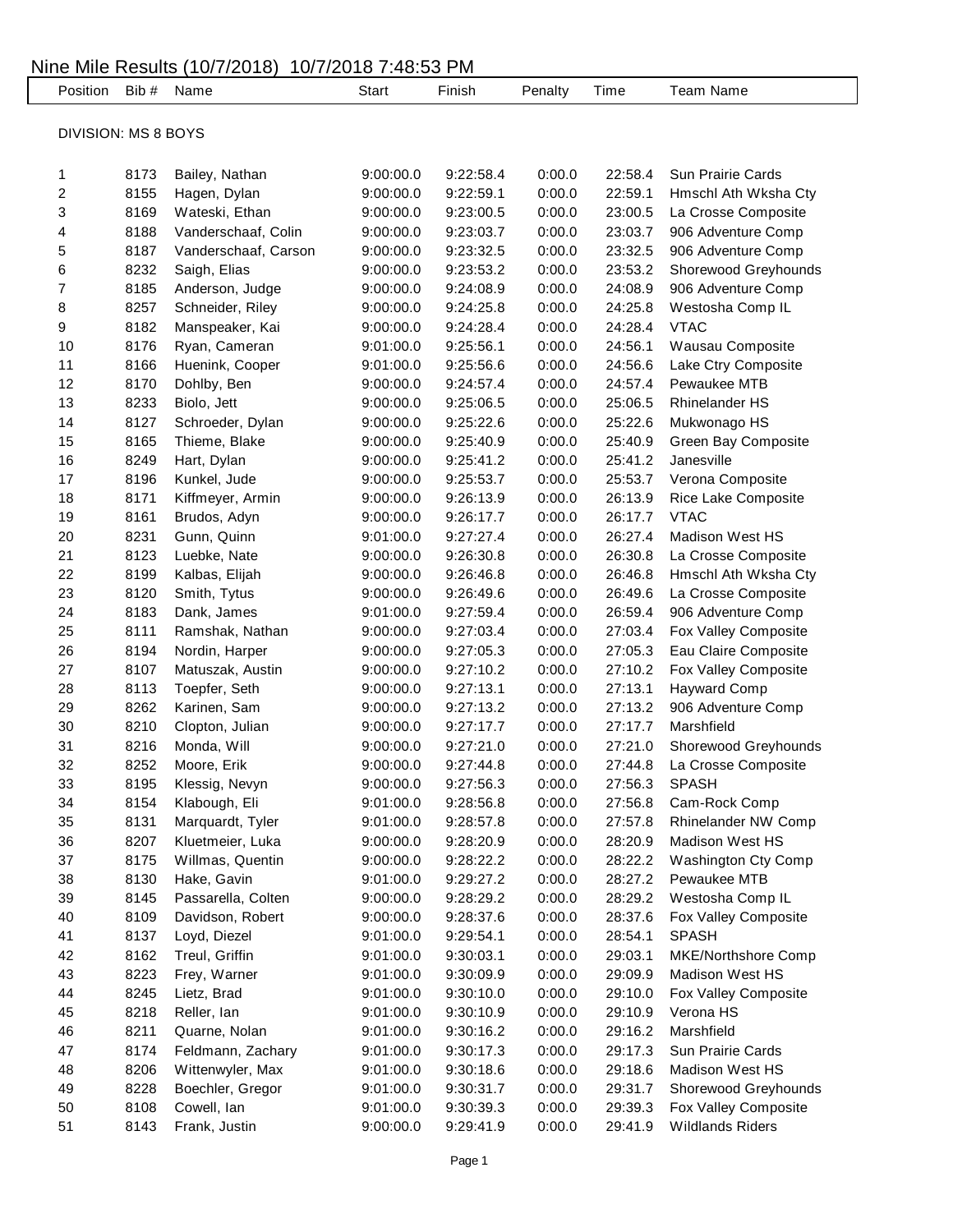## Nine Mile Results (10/7/2018) 10/7/2018 7:48:53 PM

| Position                   | Bib# | Name                     | Start     | Finish    | Penalty          | Time               | <b>Team Name</b>           |
|----------------------------|------|--------------------------|-----------|-----------|------------------|--------------------|----------------------------|
| 52                         | 8192 | Rauckman, Jonah          | 9:01:00.0 | 9:30:49.5 | 0:00.0           | 29:49.5            | Eau Claire Composite       |
| 53                         | 8229 | Zier, Brandon            | 9:01:00.0 | 9:30:52.2 | 0:00.0           | 29:52.2            | Verona HS                  |
| 54                         | 8179 | Pitts, Parker            | 9:01:00.0 | 9:31:04.8 | 0:00.0           | 30:04.8            | Sauk Prairie Comp          |
| 55                         | 8106 | Heindel, Dane            | 9:01:00.0 | 9:31:16.8 | 0:00.0           | 30:16.8            | Fox Valley Composite       |
| 56                         | 8138 | Loyd, Dieder             | 9:01:00.0 | 9:31:43.1 | 0:00.0           | 30:43.1            | <b>SPASH</b>               |
| 57                         | 8114 | Ames, Levi               | 9:01:00.0 | 9:31:51.8 | 0:00.0           | 30:51.8            | Janesville                 |
| 58                         | 8135 | Koenig, Bryce            | 9:01:00.0 | 9:31:53.9 | 0:00.0           | 30:53.9            | Eau Claire Composite       |
| 59                         | 8105 | Suda, James              | 9:01:00.0 | 9:32:10.1 | 0:00.0           | 31:10.1            | Fox Valley Composite       |
| 60                         | 8164 | Romzek, Mason            | 9:01:00.0 | 9:32:12.1 | 0:00.0           | 31:12.1            | Fox Valley Composite       |
| 61                         | 8243 | Thompson, Canon          | 9:01:00.0 | 9:32:43.7 | 0:00.0           | 31:43.7            | Sun Prairie Cards          |
| 62                         | 8240 | Varela, Jose             | 9:01:00.0 | 9:32:50.2 | 0:00.0           | 31:50.2            | <b>BGMS Acosta Comp</b>    |
| 63                         | 8204 | Withrow, Caleb           | 9:01:00.0 | 9:33:20.1 | 0:00.0           | 32:20.1            | Madison West HS            |
| 64                         | 8146 | Breeden, Dylan           | 9:01:00.0 | 9:34:01.3 | 0:00.0           | 33:01.3            | Westosha Comp NPier        |
| 65                         | 8209 | Green, Duke              | 9:01:00.0 | 9:34:06.1 | 0:00.0           | 33:06.1            | Marshfield                 |
| 66                         | 8246 | Schwiesow, Andrew        | 9:01:00.0 | 9:34:10.0 | 0:00.0           | 33:10.0            | Green Bay Composite        |
| 67                         | 8241 | Varela, Jairo            | 9:01:00.0 | 9:34:13.3 | 0:00.0           | 33:13.3            | <b>BGMS Acosta Comp</b>    |
| 68                         | 8208 | Trivedi-Ziemba, Ohm-Alex | 9:01:00.0 | 9:34:16.9 | 0:00.0           | 33:16.9            | Marshfield                 |
| 69                         | 8159 | Olson, Fischer           | 9:01:00.0 | 9:34:18.1 | 0:00.0           | 33:18.1            | <b>VTAC</b>                |
| 70                         | 8254 | Blyth, Rowan             | 9:01:00.0 | 9:35:00.4 | 0:00.0           | 34:00.4            | MKE MTB Composite          |
| 71                         | 8200 | Tarnutzer, Jack          | 9:01:00.0 | 9:35:11.4 | 0:00.0           | 34:11.4            | Sauk Prairie Comp          |
| 72                         | 8124 | Schaewe, Eagan           | 9:01:00.0 | 9:35:31.9 | 0:00.0           | 34:31.9            | Mukwonago HS               |
| 73                         | 8201 | Shepherd, Kai            | 9:01:00.0 | 9:36:22.1 | 0:00.0           | 35:22.1            | Sauk Prairie Comp          |
| 74                         | 8219 | Johnson, Soren           | 9:01:00.0 | 9:36:42.0 | 0:00.0           | 35:42.0            | Verona HS                  |
| 75                         | 8244 | Valdes, Moises           | 9:01:00.0 | 9:38:18.0 | 0:00.0           | 37:18.0            | <b>BGMS Acosta Comp</b>    |
| 76                         | 8227 | McNally, Chase           | 9:01:00.0 | 9:38:22.8 | 0:00.0           | 37:22.8            | Shorewood Greyhounds       |
| $77 \,$                    | 8226 | Lynch, Jack              | 9:01:00.0 | 9:41:10.3 | 0:00.0           | 40:10.3            | <b>Wausau East</b>         |
| 78                         | 8239 | Davila-Leon, Leonardo    | 9:01:00.0 | 9:45:31.8 | 0:00.0           | 44:31.8            | <b>BGMS Acosta Comp</b>    |
| 79                         | 8256 | Montalvo, Alex           | 9:01:00.0 | 9:46:45.0 | 0:00.0           | 45:45.0            | Marshfield                 |
| 80                         | 8255 | Navarro, Diego           | 9:01:00.0 | 9:47:39.7 | 0:00.0           | 46:39.7            | <b>BGMS Acosta Comp</b>    |
|                            |      |                          |           |           |                  |                    |                            |
| <b>DIVISION: MS 7 BOYS</b> |      |                          |           |           |                  |                    |                            |
| 1                          | 7186 | Basal, Lucas             | 9:06:00.0 | 9:30:26.8 | 0:00.0           | 24:26.8            | 906 Adventure Comp         |
| $\overline{\mathbf{c}}$    | 7189 | Zydzik, Sawyer           | 9:06:00.0 | 9:30:29.1 | 0:00.0           | 24:29.1            | Wausau Composite           |
| 3                          | 7118 | Belanger, Joey           | 9:06:00.0 | 9:30:42.6 | 0:00.0           | 24:42.6            | Rhinelander NW Comp        |
| 4                          | 7163 | Lackman, Jack            | 9:06:00.0 | 9:30:58.8 | 0:00.0           | 24:58.8            | Wausau Composite           |
| 5                          | 7167 | Grim, Corbin             | 9:06:00.0 | 9:31:09.3 | 0:00.0           | 25:09.3            | 906 Adventure Comp         |
| 6                          | 7162 | Rogaczewski, Gabriel     | 9:06:00.0 | 9:32:16.3 | 0:00.0           | 26:16.3            | <b>Washington Cty Comp</b> |
| 7                          | 7161 | Rogalla, Parker          | 9:07:00.0 | 9:33:24.4 | 0:00.0           | 26:24.4            | Sun Prairie Cards          |
| 8                          | 7104 | Horne, Wesley            | 9:06:00.0 | 9:32:25.4 | 0:00.0           | 26:25.4            | <b>Blackhawk Composite</b> |
| $\boldsymbol{9}$           | 7134 | Galstad, Curtis          | 9:06:00.0 | 9:32:36.2 | 0:00.0           | 26:36.2            | Cam-Rock Comp              |
| 10                         | 7195 | Knauf, John              | 9:06:00.0 | 9:32:36.4 | 0:00.0           | 26:36.4            | Wausau Composite           |
| 11                         | 7160 | Walsh, Luke              | 9:06:00.0 | 9:32:37.7 | 0:00.0           | 26:37.7            | Rice Lake Composite        |
| 12                         | 7191 | Cherchian, Sam           | 9:07:00.0 | 9:34:26.4 | 0:00.0           | 27:26.4            | Sun Prairie Cards          |
| 13                         | 7115 | Kopp, Kaden              | 9:07:00.0 | 9:34:30.6 | 0:00.0           | 27:30.6            | Ozaukee Composite          |
| 14                         | 7117 | Stenseth, Gavin          | 9:06:00.0 | 9:33:34.0 | 0:00.0           | 27:34.0            | Rice Lake Composite        |
| 15                         | 7178 | Tompkins, Luke           | 9:07:00.0 | 9:34:35.8 | 0:00.0           | 27:35.8            | Marshfield                 |
| 16                         | 7184 | Olesen, Matthew          | 9:07:00.0 | 9:35:00.7 | 0:00.0           | 28:00.7            | Fox Valley Composite       |
| 17                         | 7127 | Kuefler, Francis         |           |           | 0:00.0           | 28:02.2            |                            |
| 18                         | 7120 |                          | 9:07:00.0 | 9:35:02.2 |                  |                    | Cam-Rock Comp              |
|                            | 7139 | Hudacek, Kristian        | 9:06:00.0 | 9:34:07.8 | 0:00.0<br>0:00.0 | 28:07.8<br>28:10.3 | Eau Claire Composite       |
| 19                         |      | Anderton, Jack           | 9:06:00.0 | 9:34:10.3 |                  |                    | 906 Adventure Comp         |
| 20                         | 7192 | Luedke, Adam             | 9:07:00.0 | 9:35:25.1 | 0:00.0           | 28:25.1            | Wausau Composite           |
| 21                         | 7112 | Moesch, Oscar            | 9:06:00.0 | 9:34:32.3 | 0:00.0           | 28:32.3            | La Crosse Composite        |
| 22                         | 7107 | Hankes, Westley          | 9:07:00.0 | 9:35:36.0 | 0:00.0           | 28:36.0            | Janesville                 |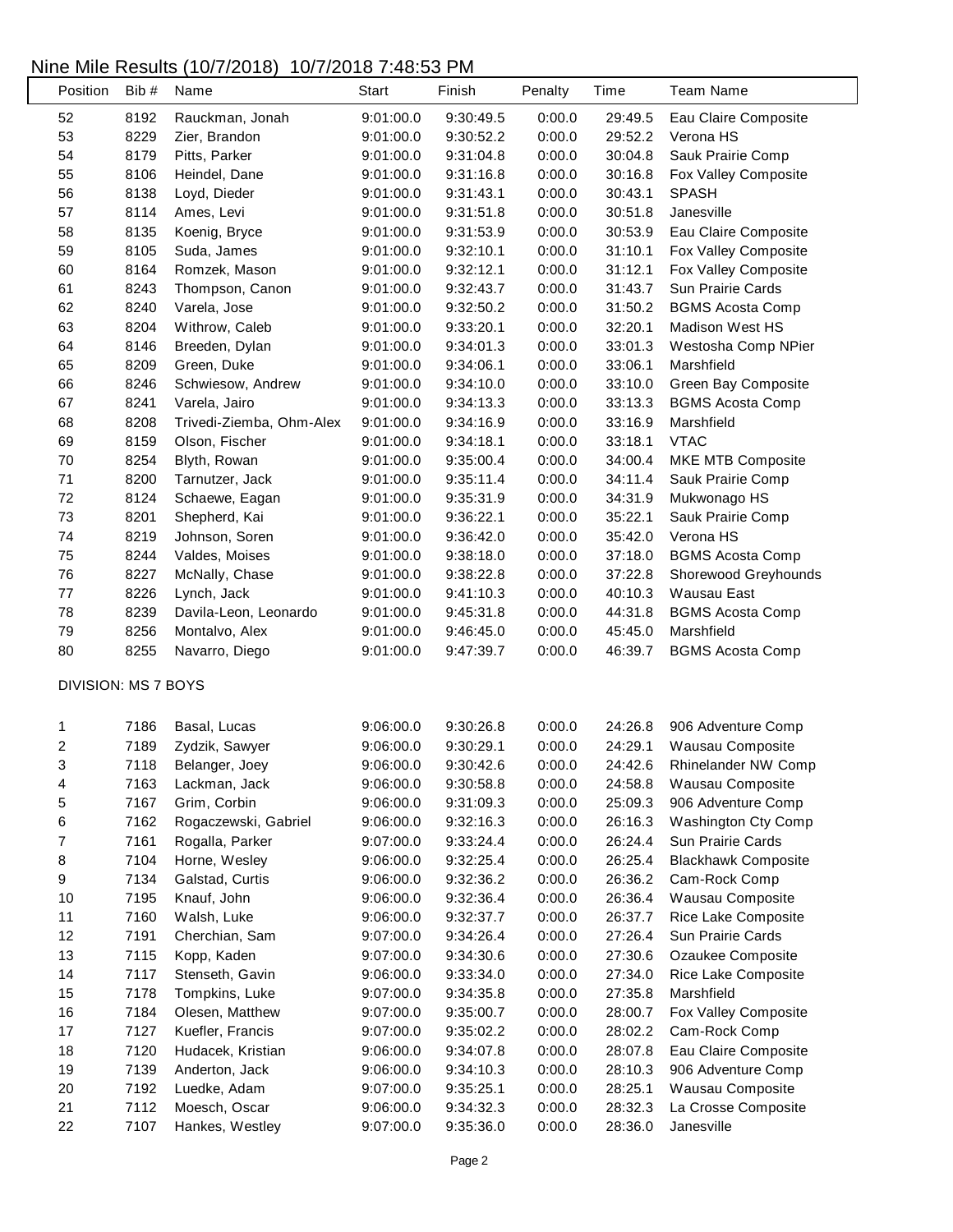## Nine Mile Results (10/7/2018) 10/7/2018 7:48:53 PM

L

| Position                | Bib# | Name                        | <b>Start</b>           | Finish    | Penalty | Time    | <b>Team Name</b>                     |
|-------------------------|------|-----------------------------|------------------------|-----------|---------|---------|--------------------------------------|
| 23                      | 7159 | Susedik, Aiden              | 9:07:00.0              | 9:36:04.0 | 0:00.0  | 29:04.0 | <b>Hayward Comp</b>                  |
| 24                      | 7105 | Sommerfeld, Reid            | 9:06:00.0              | 9:35:09.9 | 0:00.0  | 29:09.9 | Fall Creek Comp                      |
| 25                      | 7119 | Denis, Gavin                | 9:06:00.0              | 9:35:11.4 | 0:00.0  | 29:11.4 | Rhinelander NW Comp                  |
| 26                      | 7177 | Tompkins, Peter             | 9:07:00.0              | 9:36:20.0 | 0:00.0  | 29:20.0 | Marshfield                           |
| 27                      | 7124 | Leighty, Cameron            | 9:06:00.0              | 9:35:25.8 | 0:00.0  | 29:25.8 | Westosha Comp SPort                  |
| 28                      | 7111 | Taggett, Cole               | 9:06:00.0              | 9:35:29.3 | 0:00.0  | 29:29.3 | Lake Ctry Composite                  |
| 29                      | 7125 | Enright, Keaton             | 9:06:00.0              | 9:35:44.5 | 0:00.0  | 29:44.5 | Westosha Comp                        |
| $30\,$                  | 7172 | Shea, Michael               | 9:07:00.0              | 9:36:50.6 | 0:00.0  | 29:50.6 | Menomonee Falls HS                   |
| 31                      | 7179 | Fendyke, Joshua             | 9:06:00.0              | 9:35:51.3 | 0:00.0  | 29:51.3 | Shorewood Greyhounds                 |
| 32                      | 7103 | Gasch, Logan                | 9:06:00.0              | 9:35:55.5 | 0:00.0  | 29:55.5 | <b>Blackhawk Composite</b>           |
| 33                      | 7101 | Branum, Calvin              | 9:07:00.0              | 9:37:33.4 | 0:00.0  | 30:33.4 | <b>Blackhawk Composite</b>           |
| 34                      | 7197 | Frederico, Jose             | 9:06:00.0              | 9:36:35.4 | 0:00.0  | 30:35.4 | MKE MTB Composite                    |
| 35                      | 7116 | Schmidt, Ryan               | 9:07:00.0              | 9:37:35.5 | 0:00.0  | 30:35.5 | Rice Lake Composite                  |
| 36                      | 7166 | Holm, Griffen               | 9:06:00.0              | 9:36:38.7 | 0:00.0  | 30:38.7 | 906 Adventure Comp                   |
| 37                      | 7176 | Hubanks, Theo               | 9:06:00.0              | 9:36:38.7 | 0:00.0  | 30:38.7 | Madison West HS                      |
| 38                      | 7135 | Logothetis, Yiannis         | 9:06:00.0              | 9:36:52.0 | 0:00.0  | 30:52.0 | Cam-Rock Comp                        |
| 39                      | 7164 | Hutchens, Tanner            | 9:06:00.0              | 9:36:57.0 | 0:00.0  | 30:57.0 | Cam-Rock Comp                        |
| 40                      | 7150 | Oksiuta, Ben                | 9:07:00.0              | 9:37:59.3 | 0:00.0  | 30:59.3 | <b>SPASH</b>                         |
| 41                      | 7168 | Kangas, lan                 | 9:06:00.0              | 9:37:14.0 | 0:00.0  | 31:14.0 | 906 Adventure Comp                   |
| 42                      | 7106 | Thompson, Warren            | 9:06:00.0              | 9:37:33.5 | 0:00.0  | 31:33.5 | <b>Hayward Comp</b>                  |
| 43                      | 7170 | Hilbelink, Henry            | 9:07:00.0              | 9:38:54.8 | 0:00.0  | 31:54.8 | Marshfield                           |
| 44                      | 7151 | Knick, Aiden                | 9:06:00.0              | 9:37:58.6 | 0:00.0  | 31:58.6 | Westosha Comp NPier                  |
| 45                      | 7200 | Becker, Cy                  | 9:07:00.0              | 9:38:59.0 | 0:00.0  | 31:59.0 | Wausau Composite                     |
| 46                      | 7169 | Vincent, Bradley            | 9:07:00.0              | 9:39:09.5 | 0:00.0  | 32:09.5 | <b>Madison West HS</b>               |
| 47                      | 7152 | Reuter, Ryan                | 9:07:00.0              | 9:39:33.0 | 0:00.0  | 32:33.0 | Sauk Prairie Comp                    |
| 48                      | 7154 | Groff, Cooper               | 9:06:00.0              | 9:38:42.7 | 0:00.0  | 32:42.7 | MKE/Northshore Comp                  |
| 49                      | 7181 | Best, Angus                 | 9:07:00.0              | 9:39:43.8 | 0:00.0  | 32:43.8 | <b>Blackhawk Composite</b>           |
| 50                      | 7198 | Munter, Judah               | 9:07:00.0              | 9:39:56.1 | 0:00.0  | 32:56.1 | Shorewood Greyhounds                 |
| 51                      | 7147 | Kovacs, Stefan              | 9:07:00.0              | 9:40:34.3 | 0:00.0  | 33:34.3 | La Crosse Composite                  |
| 52                      | 7143 | Kreitlow, Nick              | 9:07:00.0              | 9:40:36.8 | 0:00.0  | 33:36.8 | Lake Ctry Composite                  |
| 53                      | 7185 | Theis, Joey                 | 9:07:00.0              | 9:40:39.8 | 0:00.0  | 33:39.8 | La Crosse Composite                  |
| 54                      | 7140 | Mosher, Jack                | 9:06:00.0              | 9:39:42.1 | 0:00.0  | 33:42.1 | Fall Creek Comp                      |
| 55                      | 7141 | Tuttle, Sam                 | 9:07:00.0              | 9:40:51.1 | 0:00.0  | 33:51.1 | <b>Hayward Comp</b>                  |
| 56                      | 7202 | Ryan, Porter                | 9:07:00.0              | 9:41:17.1 | 0:00.0  | 34:17.1 | La Crosse Composite                  |
| 57                      | 7175 | Gottschalk, Matthew         | 9:07:00.0              | 9:41:18.8 | 0:00.0  | 34:18.8 | Shorewood Greyhounds                 |
| 58                      | 7131 | Cooke, Archie               | 9:07:00.0              | 9:41:19.6 | 0:00.0  | 34:19.6 | Cam-Rock Comp                        |
| 59                      | 7157 | Kent, Jacob                 | 9:07:00.0              | 9:42:00.5 | 0:00.0  | 35:00.5 | <b>MKE/Northshore Comp</b>           |
| 60                      | 7121 | Alt, Adam                   | 9:07:00.0              | 9:42:39.9 | 0:00.0  | 35:39.9 | Sun Prairie Cards                    |
| 61                      | 7109 | Abbott, Cap                 | 9:07:00.0              | 9:42:40.5 | 0:00.0  | 35:40.5 | Janesville                           |
| 62                      | 7122 | Iggulden, Nathan            | 9:07:00.0              | 9:42:50.8 | 0:00.0  | 35:50.8 | Sun Prairie Cards                    |
| 63                      | 7123 | Place, Jack                 | 9:07:00.0              | 9:42:53.8 | 0:00.0  | 35:53.8 | Wausau East                          |
| 64                      | 7158 | Bockhorst, Miles            | 9:07:00.0              | 9:43:16.7 | 0:00.0  | 36:16.7 | MKE/Northshore Comp                  |
| 65                      | 7156 |                             |                        |           | 0:00.0  |         |                                      |
| 66                      | 7132 | May, Michael<br>Smith, Liam | 9:07:00.0<br>9:07:00.0 | 9:50:48.9 | 0:00.0  | 43:48.9 | MKE/Northshore Comp                  |
| 67                      | 7114 |                             |                        | 9:51:20.9 |         | 44:20.9 | Cam-Rock Comp<br>La Crosse Composite |
|                         |      | Strong, Rowan               | 9:07:00.0              | 9:56:20.8 | 0:00.0  | 49:20.8 |                                      |
| DIVISION: MS 6 BOYS     |      |                             |                        |           |         |         |                                      |
| $\mathbf{1}$            | 6171 | Beversdorf, Bodee           | 9:12:00.0              | 9:38:56.0 | 0:00.0  | 26:56.0 | <b>Wausau East</b>                   |
| $\overline{\mathbf{c}}$ | 6157 | Sahs, Thaddeus              | 9:12:00.0              | 9:38:56.1 | 0:00.0  | 26:56.1 | Green Bay Composite                  |
| 3                       | 6178 | Gengler, Hunter             | 9:12:00.0              | 9:38:58.6 | 0:00.0  | 26:58.6 | Independent Racers                   |
| $\overline{\mathbf{4}}$ | 6143 | Terry, Braden               | 9:12:00.0              | 9:39:53.3 | 0:00.0  | 27:53.3 | Fall Creek Comp                      |
| $\mathbf 5$             | 6148 | Nesler, Bode                | 9:12:00.0              | 9:39:55.6 | 0:00.0  | 27:55.6 | La Crosse Composite                  |
| 6                       | 6120 | Ellis, Jarret               | 9:12:00.0              | 9:39:55.7 | 0:00.0  | 27:55.7 | La Crosse Composite                  |